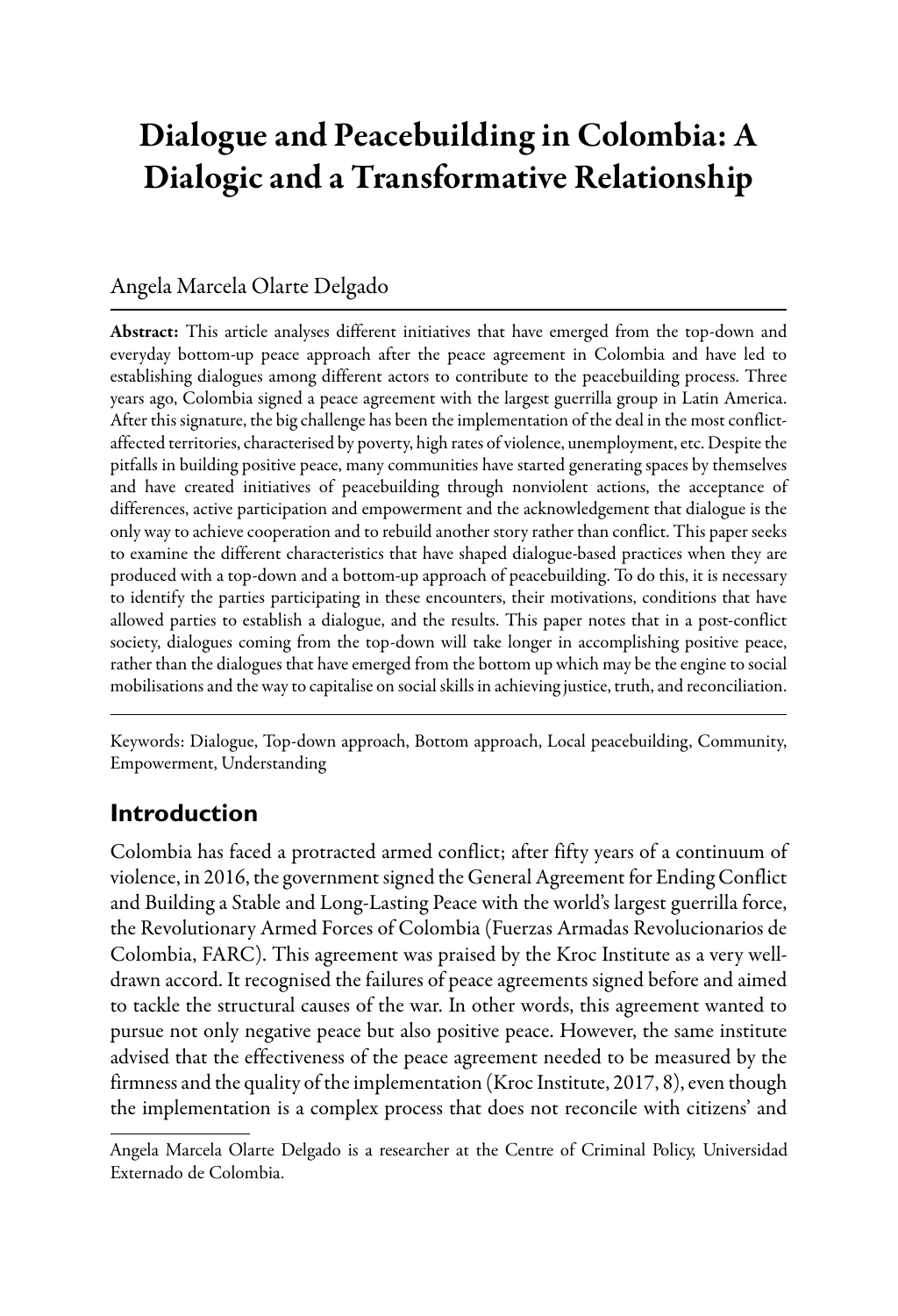parties' expectations.

According to the Unit for the Victims Assistance and Reparation, there are about 8,794,542 victims of the armed conflict in Colombia, which represents almost 20% of the population. This fraction is significant considering that one of the main axes of the agreement is to guarantee and ensure the rights of the victims of armed conflict in the search for truth, justice, reparation, the guarantees of no repetition and reconciliation (Unit for the Victims Assistance and Reparation, 2019).

Nevertheless, what is true is that two years after signing the agreement, to date only 23% of the commitments have been completely fulfilled and 31% of the implementation has not been initiated (Kroc Institute 2019, 2). The reasons for this breach are partly attributed to the lack of will of the new government, which took over in October of 2018 and is opposed to the peace agreement. This has led to the new institutions created by the peace agreement delaying the implementation of the programmes, which are not prioritised in the public policy agenda.

Therefore, because the peace agreement was signed in a specific context, under certain circumstances, by specific parties, what follows is the shift to a transformative platform where people can participate, creating new dynamics of peace and replacing ongoing episodes of violence by initiatives of constructive change (Lederach 2005, 42). These dynamics will be tested by proximity and accessibility (Lederach 2005, 58). In protracted conflict settings, there is a need to build the paths towards reconciliation, restoration, and social healing. Lederach and Lederach (2010, 7) suggest that social healing:

requires a focus on the local community that takes seriously their lived experience, with their inevitable need to survive and locate both the individual and the collective voice. Voice suggests a notion of movement that is both internal, within an individual, and external, taking the form of social echo and resonance that emerges from collective spaces that build meaningful conversation, resiliency in the face of violence and purposeful action.

In this sense, it is important to analyse different dialogue-based initiatives that have emerged from the top-down and the bottom-up in Colombia and which are oriented to guarantee and protect the rights of victims and to restore social relationships. Furthermore, it is important to question how dialogue has played a key role in these processes and has contributed to generate constructive change on the different levels.

The first part of the paper will briefly review the theoretical framework in which the top-down and the everyday peace approach emerged in the field of peacebuilding. Then, through the concept of generative dialogues and resilience, this paper will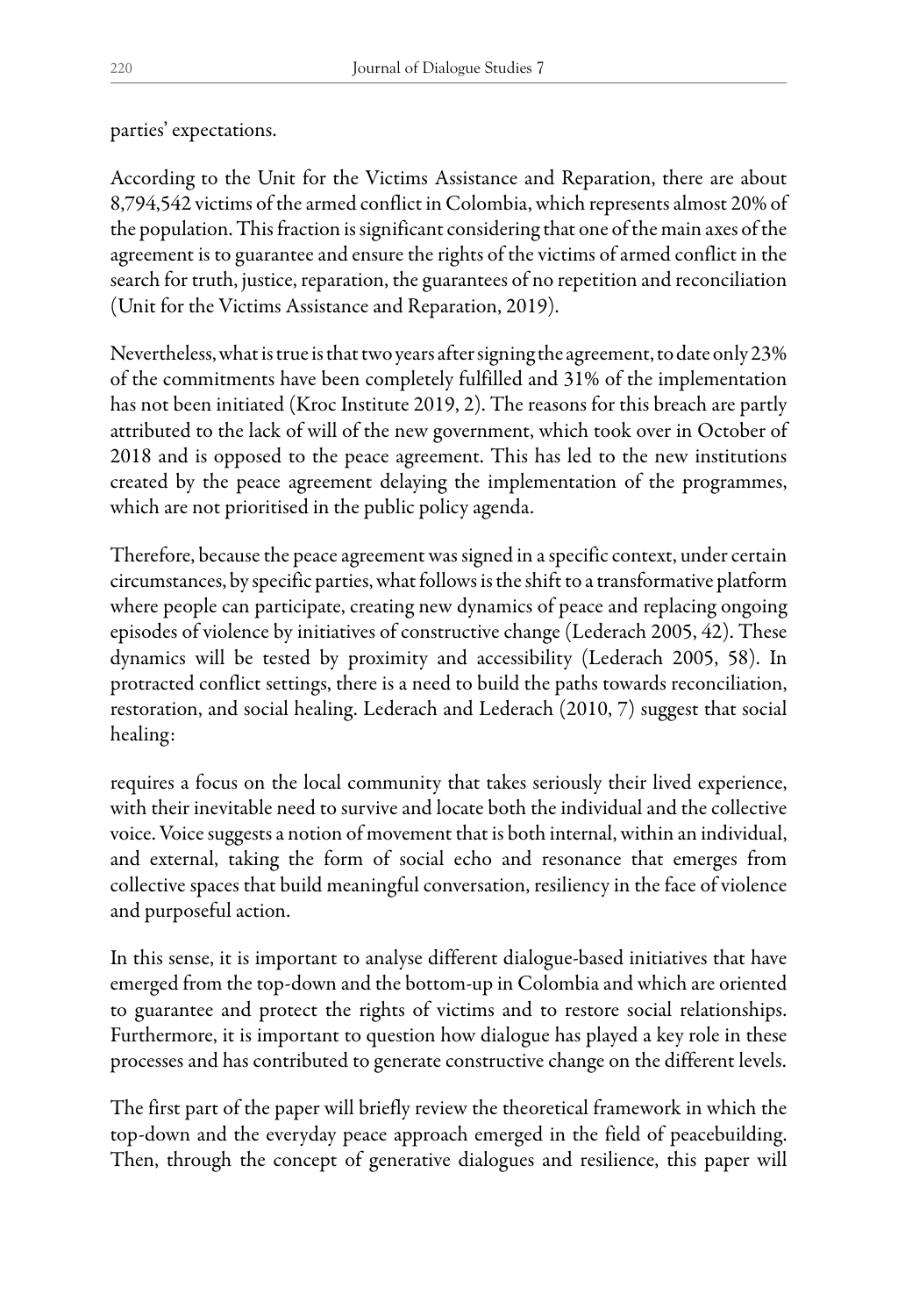critically study three dialogue-based practices. From the top-down approach, there are truth-seeking initiatives that have been displayed by the Commission for the Clarification of Truth, Coexistence and Non Repetition in order to construct a consensual understanding of violent events and human rights violation, and a second initiative led by the same institution that we will consider a middle approach and which is oriented towards the recognition of the suffering of victims of sexual violence. From the bottom-up approach, this paper will study one initiative from civil society in conflict-beset territories in which dialogue has meant a citizen-mobilisation towards peace. This part will outline the different platforms where dialogue was present, the parties and actors involved, and the motivations and triggers that allowed parties to converge into discussion and question whether dialogue is a pivot of constructive change.

#### **Top-down Approach to Peacebuilding**

The top-down approach to peace entails the values of the liberal peace that was built after World War II, mostly by developed states. Because of the explosion of 'new wars' worldwide, foundations of peace needed to rely on values such as democracy, human rights, rule of law, and be market-guided, among others (Richmond 2006, 4).

As Richmond stated:

liberal peace represents the biases of a specific set of actors, a knowledge system and epistemic community, allied to a narrow set of interests, norms, institutions, and techniques, developed from these. Yet, its subjects have resisted, exposed local ownership as external regulation, and have fragmented the hegemony of the liberal peace. (Richmond 2011, 3)

Liberal peace has become a hegemonic narrative and universalist within post-conflict societies (Richmond 2011). The top-down approach of peacebuilding is characterised by its technocratic appearance, in which peace is designed by experts and is the result of best practices. According to Mac Ginty and Firchow, 'The dominance of technocracy concerning peacebuilding and state-building narratives is significant in that it influences how information is collected and how contexts are described' (2016, 312). Moreover, top-down practices are commonly bureaucratised through a settled agenda where security is prioritised. Besides, the methodological practices are standardised, institutionalised, what makes them rigid and formal, are time-limited, and participation is selective and guided, dialogue commonly lacks meaningful participation and inclusion to legitimate peace at the local level. In this sense, in a transitional scenario where the state displays several mechanisms for justice, truth and reconciliation, the dialogue is essential to bring closer victims, perpetrators, and communities. However, as McEvoy (2008, 28) notes: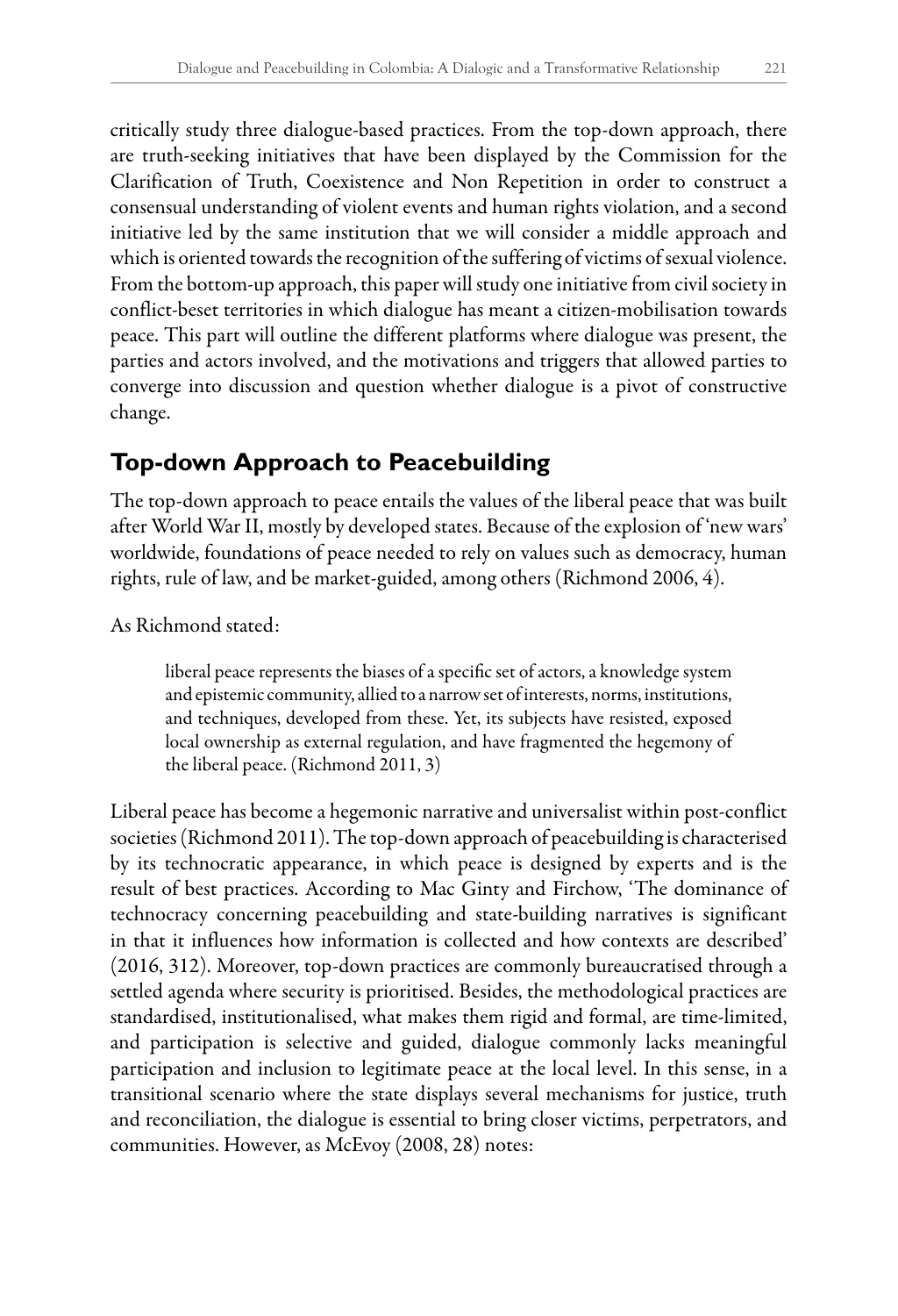State-centric schemes may fail to take sufficient account of local customs and practical knowledge and to engage properly with the community and civil society structures. Such failures, often justified in the name of efficiency, professional expertise [...] may in turn […] encourage grassroots resistance to such state-led initiatives.

In sum, as many practices are effectiveness-oriented, the role of dialogue in the different mechanisms could minimise the ownership and accountability of all the parties and reflect the distance from achieving truth, justice, and reconciliation.

# **Everyday Peace Approach**

The notion of everyday peace is an answer to the critical research agenda of the liberal peace and conflict studies. MacGinty (2014, 549) argues:

That everyday peace refers to the routinized practices used by individuals and collectives as they navigate their way through life in a deeply divided society that may suffer from ethnic or religious cleavages and be prone to episodic direct violence in addition to chronic or structural violence.

The everyday approach relies on three principles: it recognises the 'heterogeneity of the groups, the fluidity of the social world and the environmental factors that influence the space in which communities display everyday peace' (MacGinty 2014, 549). Theoretically, the everyday peace approach recognises the agency of the 'margins' and the structural conditions that are faced by people in violent contexts. It gives voice to those who have been historically excluded and silenced because of conflict, it embraces trauma individually and collectively. Everyday peace allows people to re-appropriate spaces, adapt, develop ownership, develop political strategies and negotiate structures of power as a coping mechanism amid ongoing violence (Berents 2013, 66).

Everyday peace practices are usually informal; they promote spontaneous participation and have led the population to be innovative, creative and led them to shift from passive victims to active agents of peace.

However, bottom-up processes could fail in that they 'replicate broader social inequalities' (Mc Evoy 2008, 9). Many community-based initiatives may limit the participation of the marginalised people and reflect the patriarchy and power dynamics embedded in social relationships (2008), in which dialogue and participation may end up monopolised by few and selected voices and the most vulnerable could remain silenced.

# **Meaning of Dialogue and Generative Dialogue Approach**

Before exploring the different initiatives, it is necessary to frame the theory of dialogue.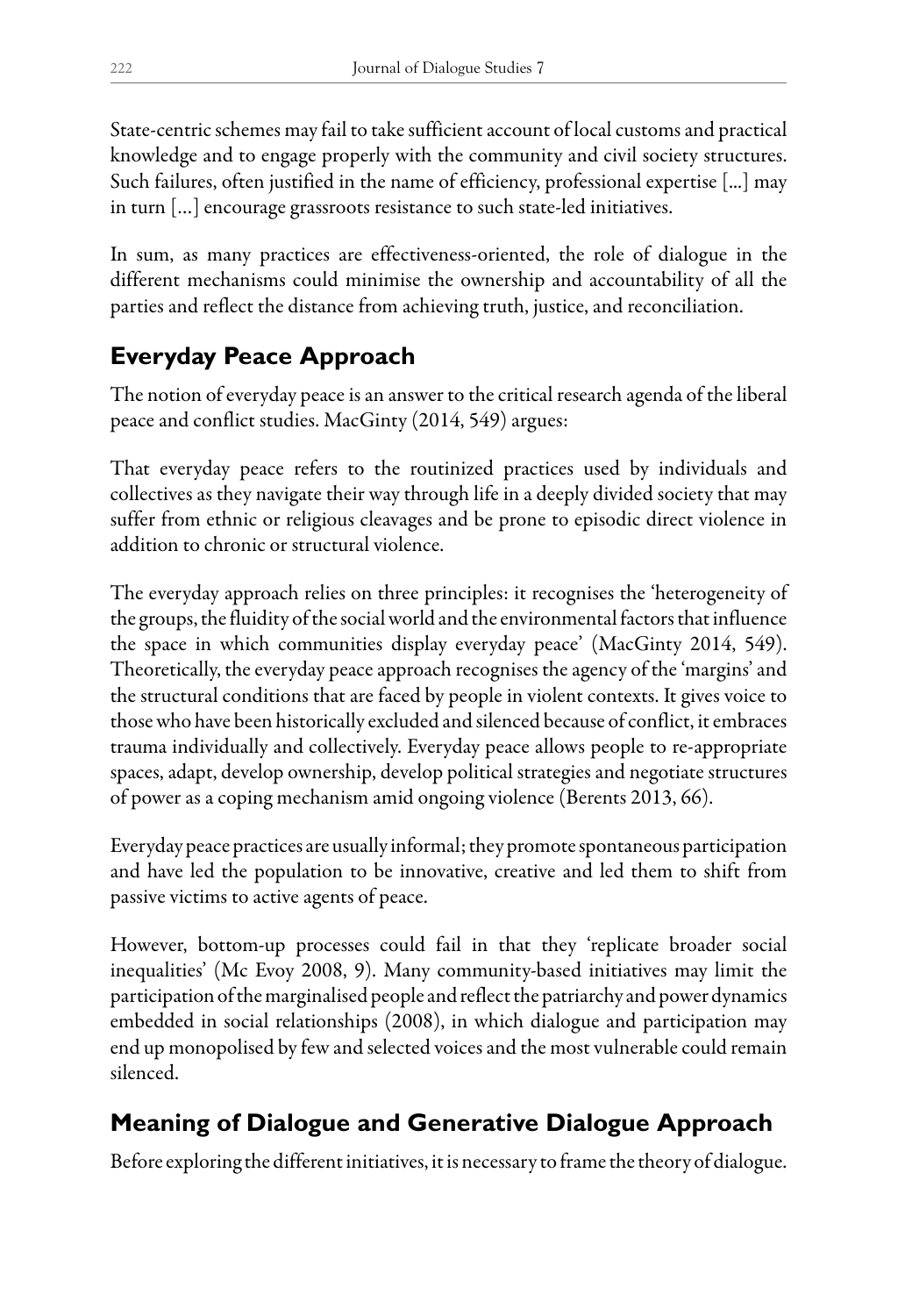Dialogue, according to Freire,

characterizes an epistemological relationship. Thus, in this sense, the dialogue is a way of knowing and should never be viewed as a mere tactic… . I engage in dialogue because I recognise the social and not merely the individualistic character of the process of knowing. In this sense, dialogue presents itself as an indispensable component of the process of both learning and knowing. (Freire 2005, 17)

Freire suggests that dialogue is, in fact, a dialectical interaction. Thus, parties need to act upon a specific context to reflect critically upon the reality, transform it or create it and hope, love, humility and critical thinking are crucial (Freire 2005). Therefore, talking about dialogue means also talking about dynamic and horizontal relationships, which are prone to setbacks. However, this contributes to generated action, reflection and could mobilise people to cooperation and new forms of identities and relationships.

This definition of dialogue will be examined in the light of a generative perspective. According to Fried and Schnitman (2000, 34), the potential of generative dialogue lies in the hidden possibilities that can arise in the midst of conflict enabling convergences and a new future that can be guided by the participants. This approach entails the reconfiguration of spaces, interests, and prejudices creating new capacities and skills, in addition to breaking ground to transformed relationships and actions built collectively. Fried (2008, 6-8.), states that generative approaches promote the development of freedoms and capacities such as proactive participation and the creation of new possibilities, in building a future from the present, rebuilding, recovering and building innovative relationships allowing the emergence of new identities and relationships. Moreover, recognizing diversity in local and daily life leads to shared values as common engines, by manifesting, expressing and listening together. At the same time, it entails more collaborative and associative relationships.

Having framed the theoretical approaches, we will examine the extent to which top, middle, bottom-up initiatives are generating new knowledge, improving relationships, transforming realities, and increasing resilience among conflict-affected communities in Colombia.

## **Dialogue-based initiative from the top down**

The Commission for the Clarification of Truth, Coexistence and Non-Repetition has led the first initiative. This commission has the mandate to construct a historical and consensual truth about the causes and consequences of the violent conflict in Colombia. Secondly, as an extrajudicial institution, this commission was not to ascribe any individual responsibility but a collective one, and was to promote the inclusion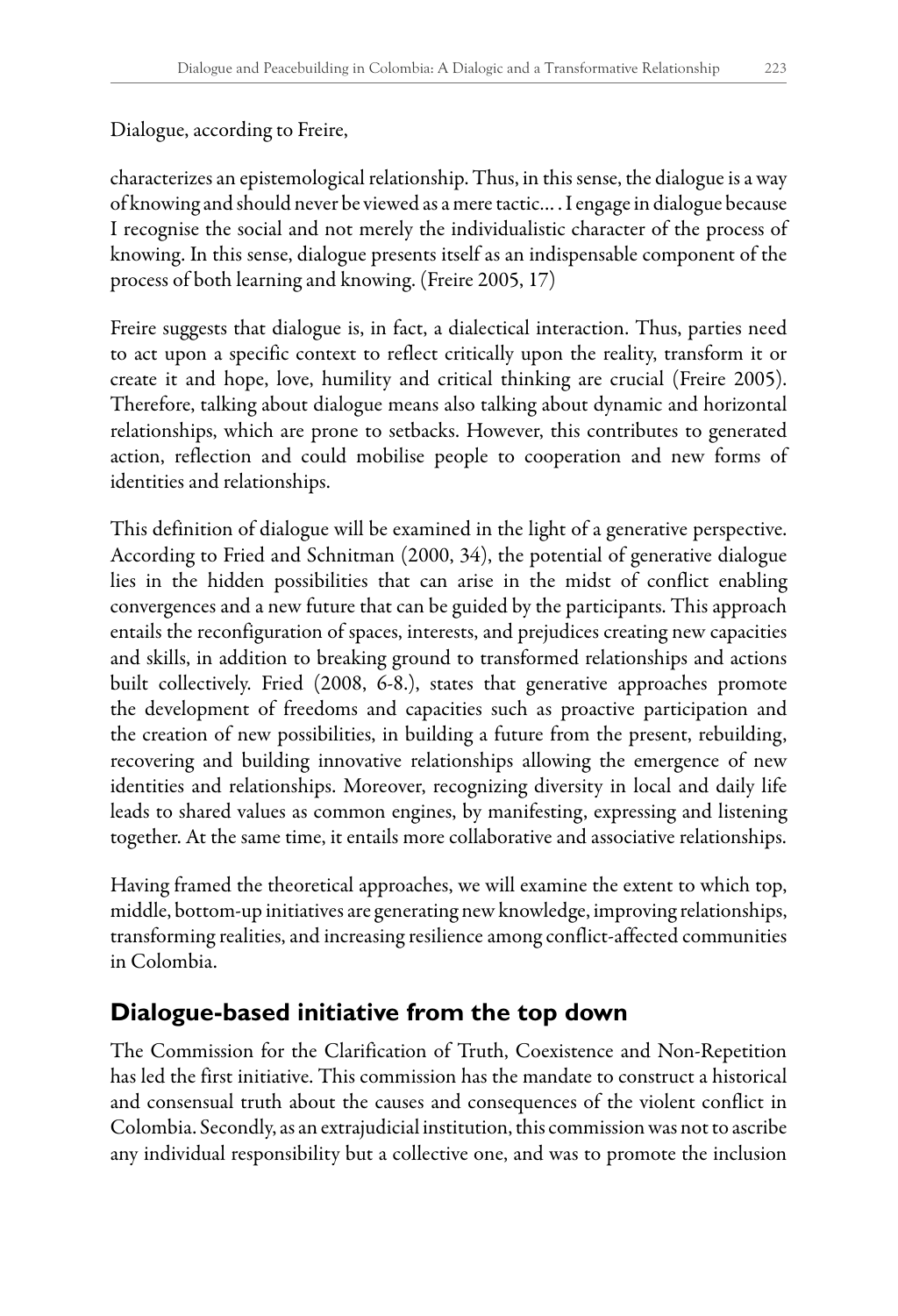and recognition of victims. Thirdly, it was to urge peaceful coexistence within the conflict-affected territories. In doing so, it is necessary to cultivate social justice, cooperation, and justice through spaces in which dialogue and trust are crucial.

The first of these spaces is the 'Dialogues for Non-Repetition', which is a formal space conceived for social discussion and participation that examines the reasons for violence and the manners in which society and the official institutions have to tackle the problem. In these conversations, multiple actors participate, such as policymakers, international NGOs, senators, businessmen, academics, social media, religious authorities, social leaders and the local ombudsman. Witnesses from civil society also attend the dialogue and have limited participation. Two facilitators who are Truth Commissioners lead the dialogues.

The first dialogue, named 'Long life to human rights advocates and leaders' was held in the capital, Bogotá, and its 12 participants representatives of official and civilian institutions aimed to study the murders of social leaders and the violations of human rights. Through this conversation the commission was to identify the responsibility of the state, the mechanisms that are being implemented to tackle the problem and the mechanisms used by society to avoid murders. This dialogue is characterised by the diversity of participants such as indigenous, afro Colombian, population, associations of farmworkers' women, elders, etc.

The methodology of the dialogue consisted of raising three questions asked by the facilitators, who advised the participants that it was necessary to answer the difficult questions in order to identify the causes and to provide a solution; each participant had to respond, generate dialogue and reflection on the problem. No particular order was imposed answering the questions, participants were free to respond as they wished. Before this encounter, the Truth Commission carried out several meetings with the organisations that are monitoring the killings of human rights activists.

Some conclusions of the systematic killing of social leaders were that historically in Colombia there has been an ongoing interest over land, and most of the social leaders killed fought against land grabbing in defence of their territory. Moreover, some of the participants argued that a high level of stigmatisation and prejudice makes social leaders appear like a threat. Furthermore, they said that the state always arrives late, when damage is already done, and the legitimacy of law is very long-winded in the territories where policymakers are not familiar with the local realities.

Dialogue as a process of knowing and acting involves power and the convergence of mutuality, understanding, and accessibility (Lederach 2005). When dialogue is activated it is because it will lead into something new. Hence, this new creation will be the product of shared thoughts and feelings where there is a capacity for direct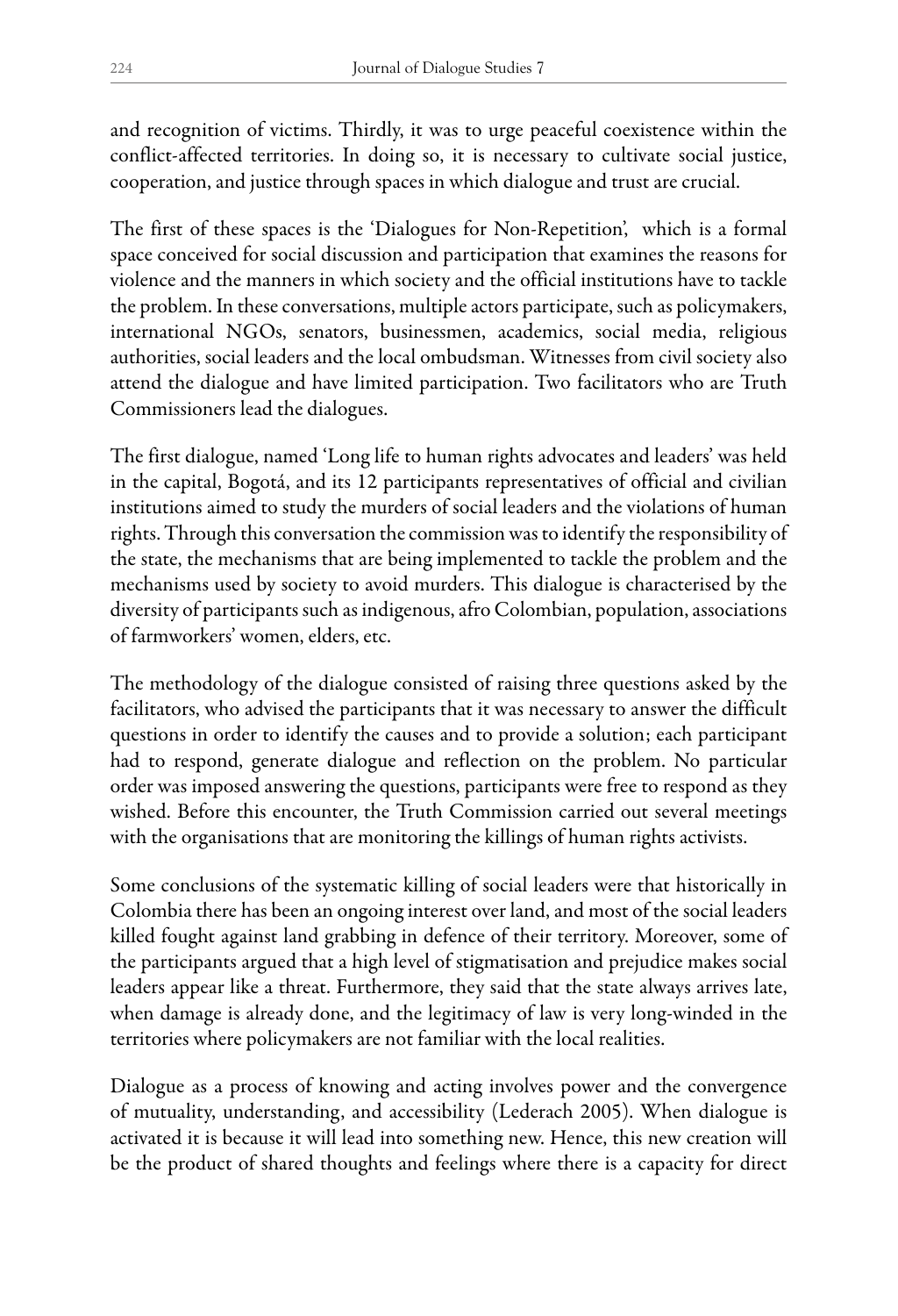participation and not only as observers or passive agents.

In this case, even when participation was diverse and different representatives of both government and civil society took part, interventions were characterised by the giving of their point of view. According to Bohm (1996, 3) 'only if people are able freely to listen to each other, without prejudice, and without trying to influence each other' something new can arise.

More than a dialogue, it seemed to be a discussion where officials of governmental institutions defended their acts but were not open to questioning structural assumptions and to accepting responsibility for the murders of social leaders in Colombia. Thus, answers were evasive, characterised by caution and fear of being judged. It seemed to be before an audience that there were claims of accountability, rather than a productive space where new ideas and solutions came up. Although this was a physical space in which thoughts, assumptions, and feelings converged from the different participants, this did not reduce the distance from official institutions and local representatives, what Lederach called the 'social distance of direct conversation'  $(2005, 57)$ .

The conversation was sterile because institutions were not able to deconstruct assumptions of a distant and neglectful state that is not aware of the violations against human rights advocates, and they were not prepared to engage and make real commitments. While governmental institutions insisted security measures were taken to protect social leaders, civil participants alleged that these measures were adopted from a centralised view of security ignoring the real situation in the territories; this reinforces the status quo of institutional weakness and the lack of political will. If the state were not sympathetic to the assassinations of social leaders, its answers, provided from a purely rational and legal perspective, would be insufficient for preventing further human rights violations.

Building peace among violence is a very complex task in conflict-affected settings, and recovering trust, empathy, and confidence is a long-term hope. However, the state, institutions, and citizens might appeal to all the resources that contribute to a constructive change. In this sense, this paper does not have the intention of dismissing the task that is leading the Truth Commission through the 'Dialogues of nonrepetition'. However, what is shown is that these dialogues built from the top reflect the resistance from the official representatives to creating social knowledge around a subject that calls for immediate but agreed actions among the communities who claim comprehension of the dynamics in the territories rather than standardised security measures. Therefore, in order to create dialogic relationships based on dialogue and not a simple transference of communication, dialogue needs to be developed alongside other strategies that help to create engagement and commitment from the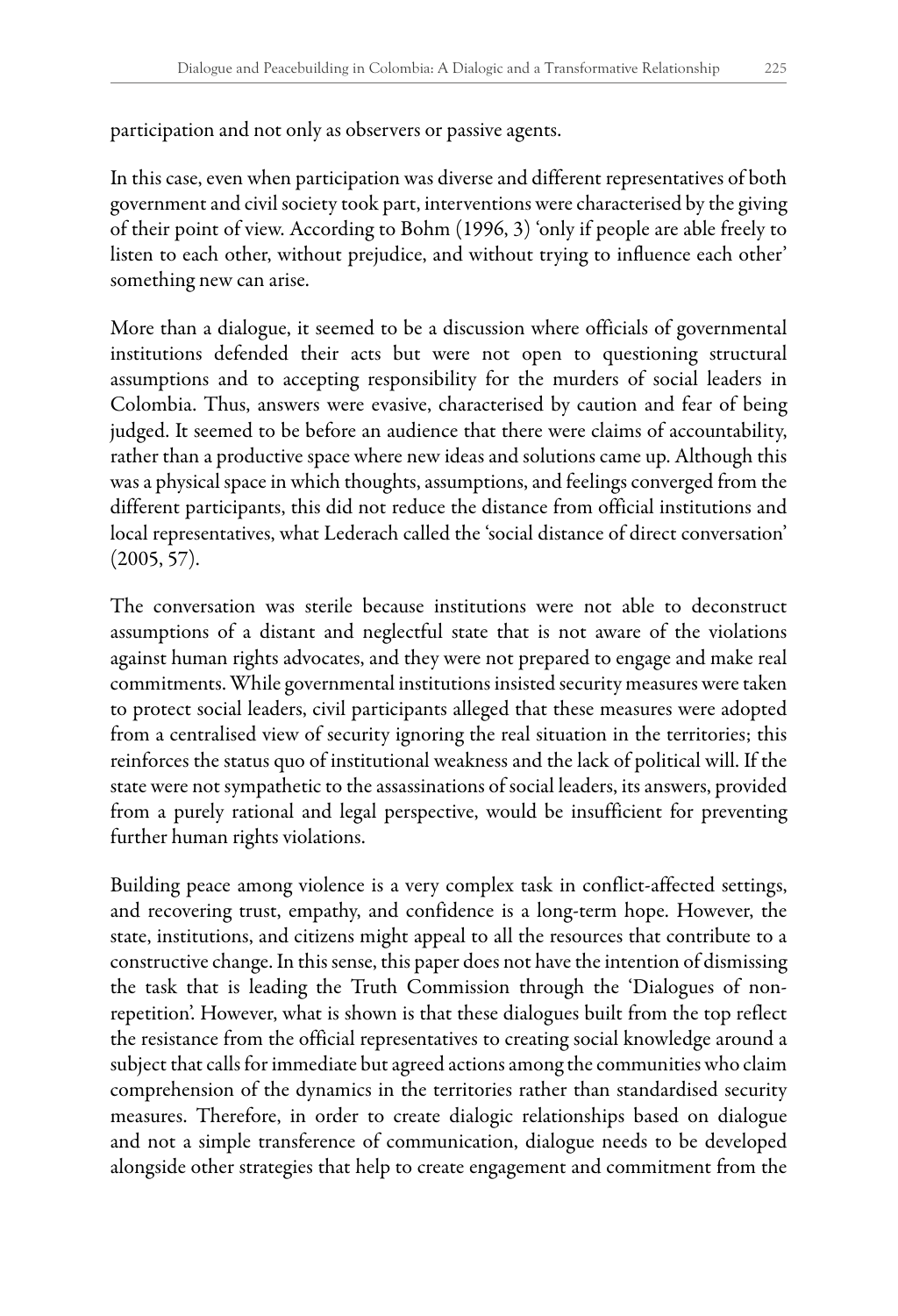participants. For instance, leaders argued that these dialogues might have parallel actions oriented to motivate communities and build a collective memory and identity. Otherwise, they are seen as disjointed actions in which participation is formal but there is no intention of reaching a mutual understanding or a new knowledge derived from dialogues.

## **Dialogue-based initiative from the middle**

The second dialogue-based practice, which was also led by the Commission for the Clarification of Truth, Coexistence and Non-Repetition, was the First Encounter for Truth called My body says the truth. It was a victim-based initiative, which focused on the recognition of women, the LGBT population and victims of sexual violence in the armed conflict. This encounter was justified as a political and ethical duty in mobilising society and rejecting invisible and silent crimes. Around 600 people attended the encounter, which was held in a region where there are a greater number of registered victims of sexual violence. Among the audience were some of the perpetrators of the crimes. More than 30 testimonies were recorded via video, others were given personally by the victims, and others were letters sent by the victims and read by different participants.

This encounter is part of a holistic process in which the commission is working handin-hand with victims of sexual violence. Previous to this encounter, 35 workshops were carried out with different organisations in 10 regions in which victims had the opportunity to talk about the causes, the facts and the consequences of this crime. Along with these encounters, the Truth Commission is having private meetings with the groups responsible for these crimes such as guerrillas, paramilitaries, and army officials, to initiate a process of recognition and acceptance of crime.

This encounter was accompanied by chants, theatre, and poetry that express their loss, anxiety, frustrations, and grievances and facilitate the expression of feelings and emotions such as crying, claims, and sadness, feelings that were easily raised among the audience. Through their testimonies, victims made visible the stigmatisation that they have faced, their needs, their suffering, the extent to which their dignity was hurt, and how their bodies were used as an object of war. This was very important in the process of dialogue because it allowed attendees to connect thoughts with their feelings and with their body and verbal language, and this generated connection and awareness about sexual violence within the armed conflict.

As said before, a constructive change is usually generated in spaces of proximity, understanding, and accessibility. In this case, trust was built beforehand to facilitate the participation of victims and allow them to feel safe and confident. Therefore, the physical space contributed to articulating the voices that were heard and allowed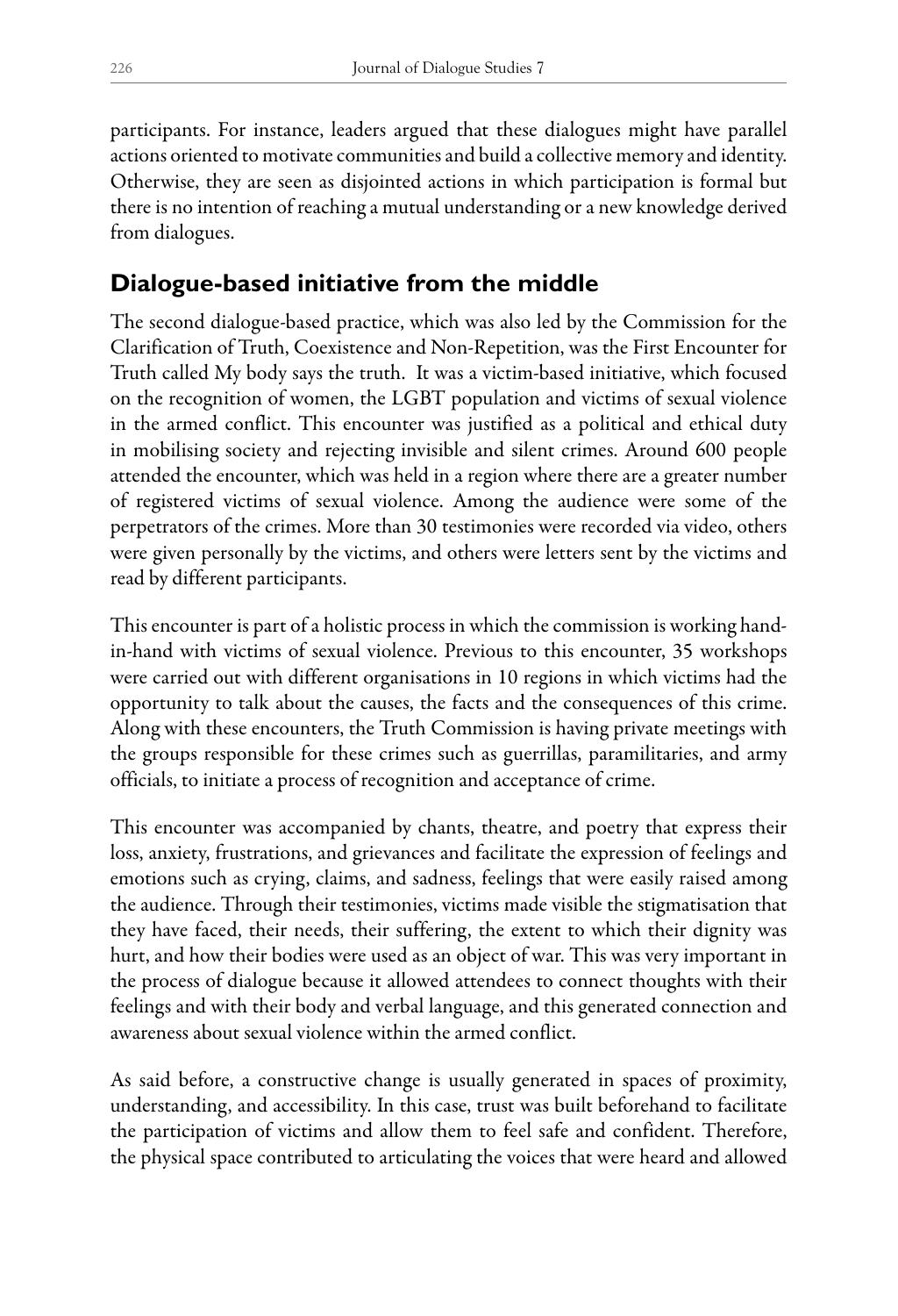victims to build a common meaning and cohesion. This concrete space was not about imposing arguments, analysing things or negotiating truth. Rather, as Bohm states, this encounter achieved a participatory consciousness:

to suspend opinions and to look at the opinions – to listen to everybody's opinions, to suspend them, and to see what all that means. If we can see what all of our opinions mean, then we are sharing a common content, even if we don't agree. It may turn out that the opinions are not very important – they are all assumptions. And if we can see them all, we may then move more creatively in a different direction. We can just simply share the appreciation of the meanings; and out of this whole thing, truth emerges unannounced – not that we have chosen it. If each of us in this room is suspending, then we are all doing the same thing. (1996, 30)

Testimonies implied that victims were heard; in turn, voice implies the development of an internal and external movement that in the words of Lederach and Lederach 'takes the form of social echo and resonance that emerges from collective spaces that build meaningful conversation, resiliency in the face of violence and purposeful action' (Lederach and Lederach 2010, 7). So, victims felt in a safe space where they shared a collective story that was told by their bodies; its tensions, and its pain found that refuge within.

In this sense, voices led to unveiling that which was previously silenced and had not been spoken because of fear, shame, and uncertainty. In spite of being a confronting space, it was an environment of resistance and courage. The atmosphere created a space of empathy, care, and solidarity for the victims.

This encounter resonated in all the participants that were touched by the voices and made them feel connected to each other. It took a great effort for victims to prepare and find the precise words to describe their pain, their suffering, but they recalled their experiences, which led them to reflect on their strengths, such as awareness, empowerment, recognition of themselves and recognition of the others (Bush and Folger 1994). This space gave victims back the power that was unfairly taken away from them and turned it into a way of achieving truth, a truth built collectively and inclusively. Furthermore, it allowed women and LGBT ex-combatants to give their testimonies of abuses within armed groups.

This dialogue-based initiative was framed under the middle approach. Even though this encounter was a symbolic act and organised from the top, it was the result of previous meetings in which victims participated not as passive agents but as agents that have been developing actions of prevention and actions of empowerment and human rights advocacy among the community to avoid re-victimisation. The encounter was developed with a territory approach, so inclusion was not selective and allowed the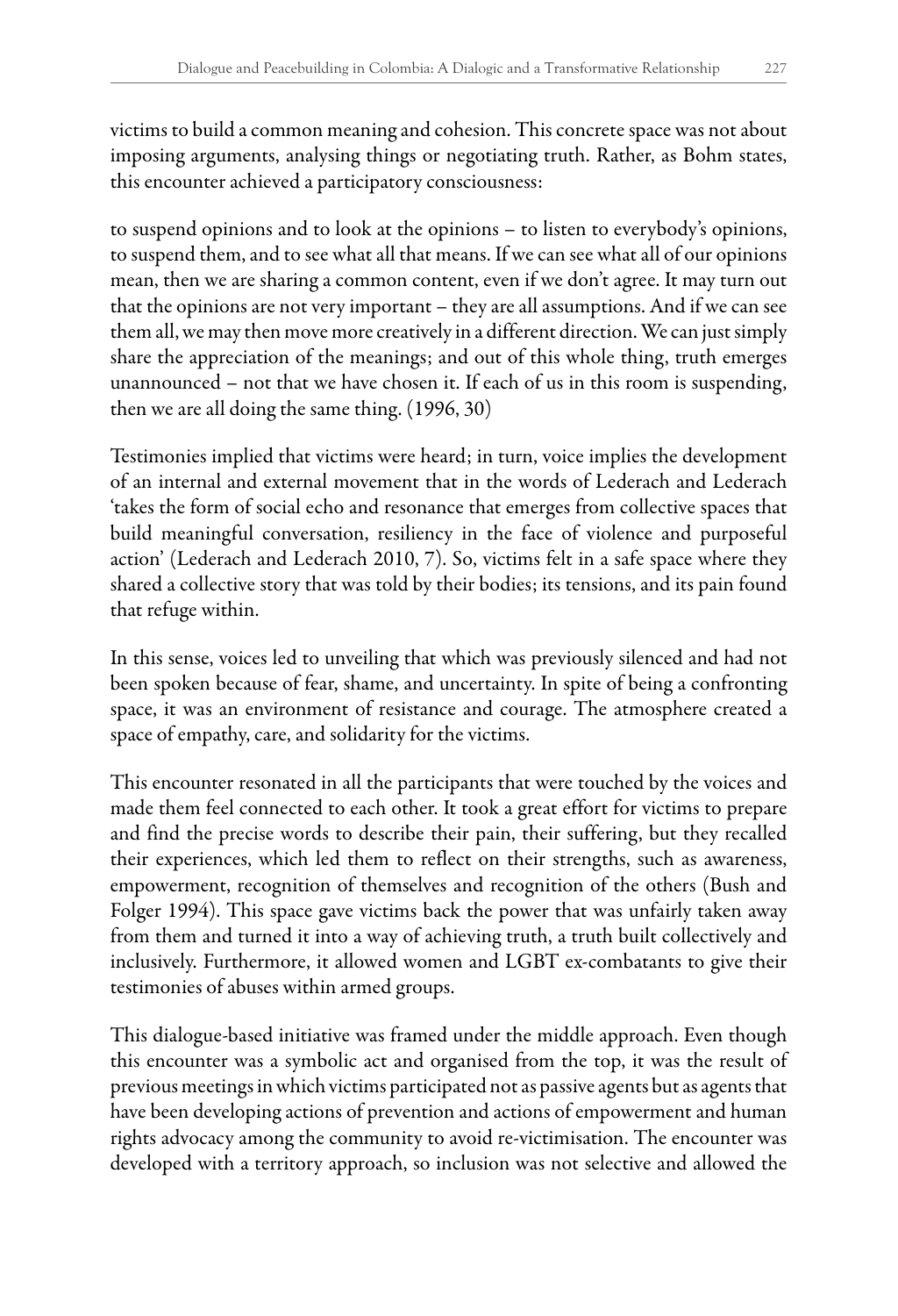public recognition of the victim's experiences and sorrow, helping them recover their dignity.

This encounter was relevant as it was a space where sensitive issues were spoken openly and victims were recognised and acknowledged as survivors. Nonetheless, this encounter could also fail, in becoming a mere symbolic act if such testimonies remain as narratives and the structural causes of sexual violence are not addressed. Moreover, if justice and reparation are not achieved, the whole process could end up in re-victimisation and frustration.

## **Dialogue-based initiative from the everyday bottom-up**

Finally, the bottom-up initiative that is placed at grassroots is called 'the schools of generative conversations' and led by La Paz Querida (LPQ), an NGO formed by Colombian citizens that aims to contribute to a social transformation and promote a culture of peace, strengthening democracy.

The background of the schools of generative conversations, created in 2019, was the intergenerational dialogues which began in 2017. These dialogues arose at the challenges that the implementation of the peace agreement posed in the territories. Thus, it was important to bring the agreement closer to the people who have suffered most from the conflict and have historically been marginalised and disempowered because of the negligence of the state.

In this sense, LPQ wanted to ask citizens what their expectations about the implementation of the peace process were and their inputs to achieve a positive peace in their territories. Therefore, through an open and public call made by the local journals, the community radio, and social networks, they gathered local authorities such as civil authorities, police, social leaders, youth, parents, and educators that were interested in having this conversation.

One of the facilitators of the intergenerational dialogues in the territory talked about the challenges and difficulties faced to ensure engagement and commitment of participants, considering the latent fear and distrust among the population because of the problems of violence that are still present in the territories. Then, meetings were usually celebrated along with cultural events that ranged from festivals to celebrations that were planned by the town hall or by other civic organisations and were open to the public instead of remaining closed spaces.

Through time, they observed and recognised the common ideas and initiatives shared to contribute to embracing a common and a better future for children and youth. These spaces provided security and care among participants. One of the representatives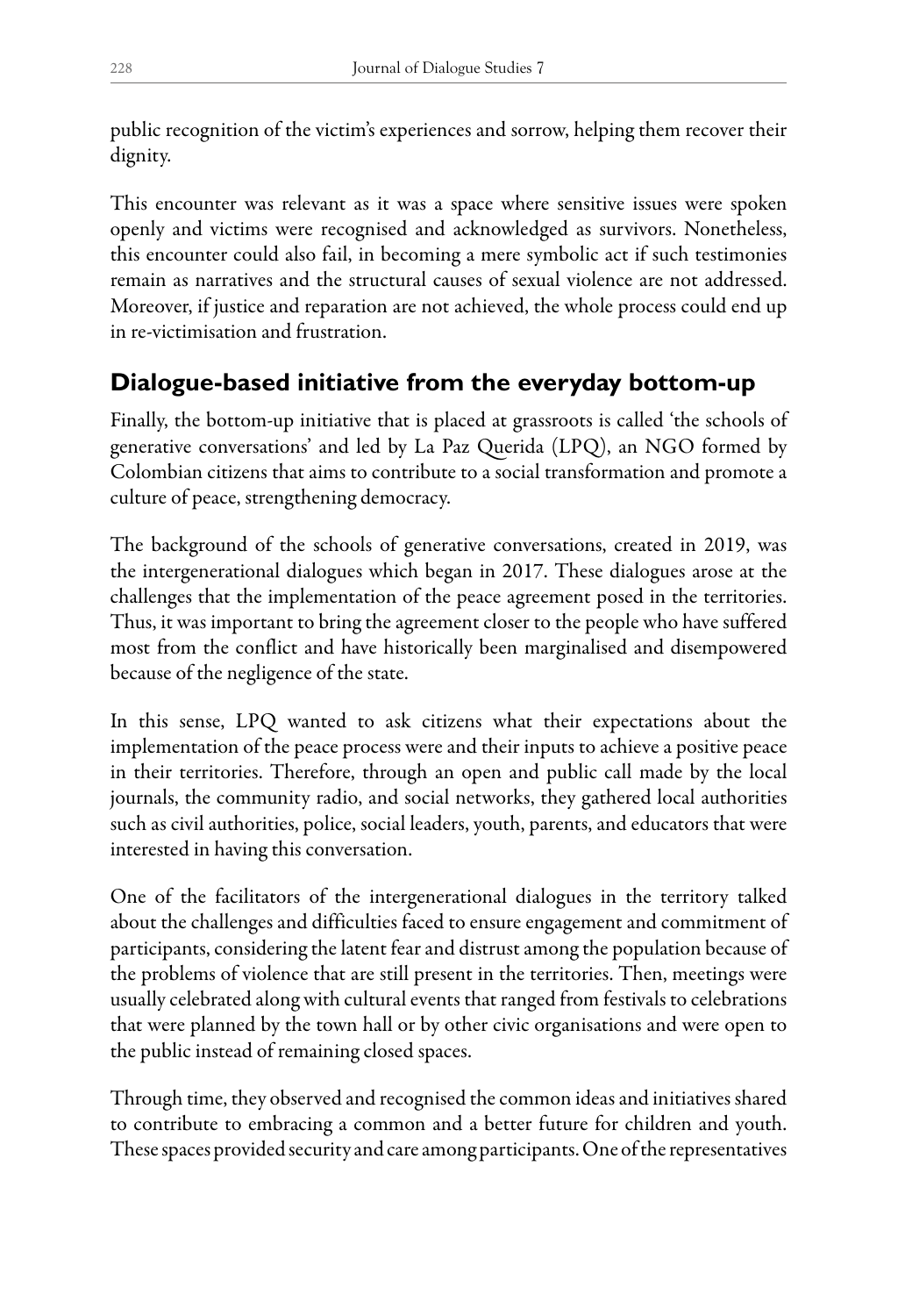of the LPQ suggested that 'conversation was crucial: it requires care in the context in which dialogue is performed, care in how questions are asked and care in the process of listening' (Lemoine 2018). Then, for the dialogues to be constructive, they need to set clear purposes. As Bohm states (1996), dialogue is a movement and a movement is energy. Therefore, the key is to channel this energy to the extent that smart answers are formulated for complex problems.

For some young people that participated in this initiative, how questions were formulated was the key that allowed dialogues to be dynamic. The starting point of some dialogues in territories was the question 'What would people thank the past generations for?' This question served its purpose, which was to create exchange, knowledge, and reflection among participants. Some of the conclusions of these dialogues were the importance of the legacy left by the past generations in learning and transforming realities and the need to empower the young and children as active agents in this process of peacebuilding.

These dialogues had a great impact: they allowed participants to construct collective thinking and made them aware of the importance of active listening, listening to the dreams of the people, the families, and the towns. This also led them to organise and along with parents and educators, they started a project of peace education and culture of peace within schools (testimony of one of the dialogues). The dialogues granted participants with conflict-resolution resources and conversation skills and strengthened their political capacities of participation.

Consequently, the schools of generative conversation emerged as a result of the understanding, consensus and coordinated action among the participants, specifically with the leadership of young people and teachers in each territory. Although the schools are a work in progress, they are present in seven territories and are integrated mostly by students, teachers, parents and human rights advocates. According to the needs identified in the dialogues, each school sets an agenda that is aligned with the principles of LPQ.

This empowerment from all the participants made LPQ think about how to catalyse undiscovered social capital into something visible, sustainable and accessible for every citizen interested in contributing to building local peace. It was a demand from the participants to turn words into action and commitment after going through a process of 'conscientisation' in which participants were invited to reflect on their history, their heritage and the capacities they developed even during armed conflict (Lederach 1995, 25).

Galtung suggests that empathy, creativity, and non-violence are essential values to peacebuilding and conflict transformation. He stated that in a structurally violent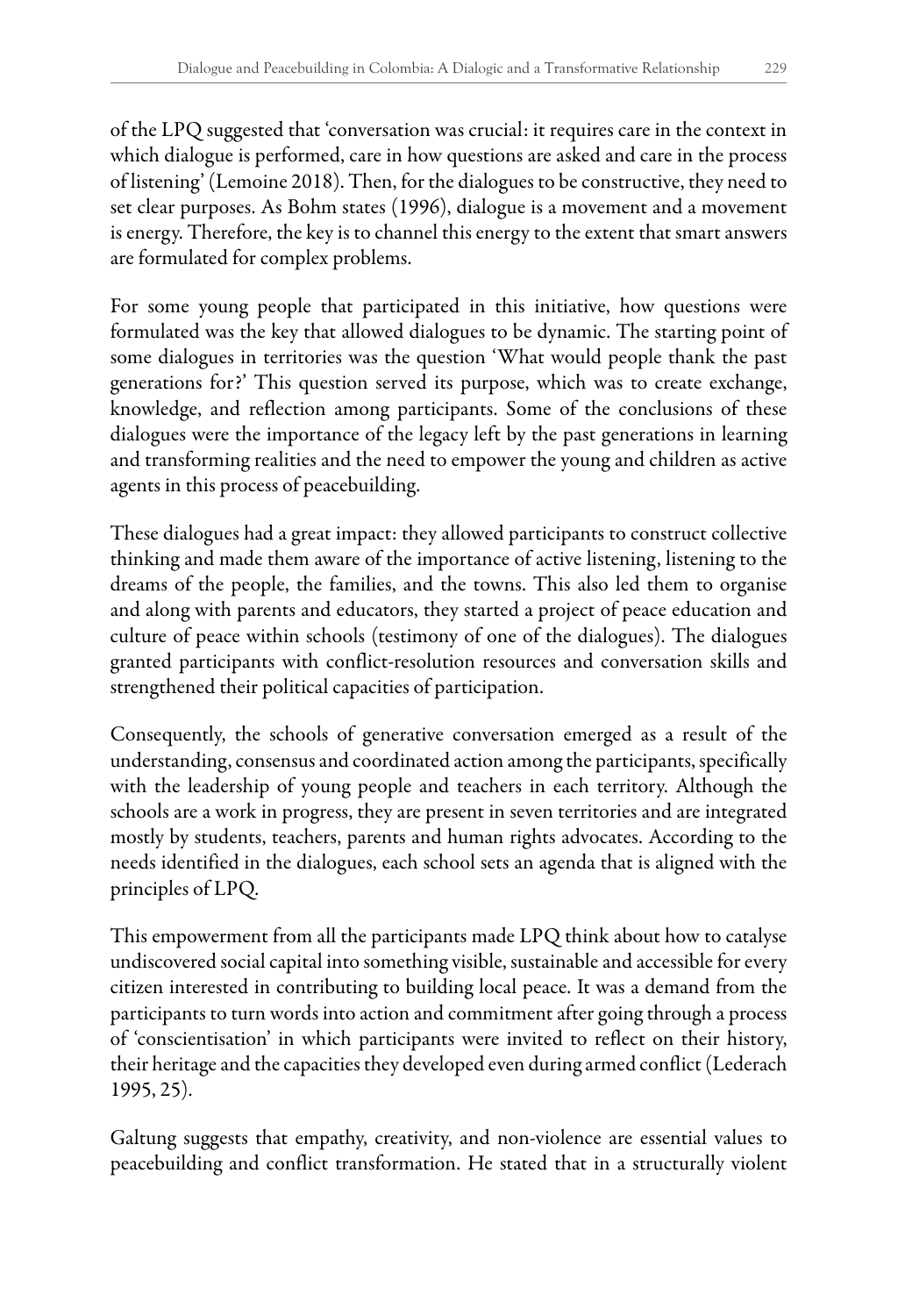context, communities are required to make use of their creative potential, so processes cannot be professionalised and fall into legal and technical rigidities (Graf and Krammer 2006) because it explores the knowledge rooted in the local practices and local understandings. In intergenerational dialogues, this was important from the beginning of the process because they ensure engagement through creativity, and creativity was the main catalyst that allowed the schools of generative conversations to arise.

The experience of schools of generative conversation integrates a generative dialogue approach that understands dialogue as an emerging process (Fried 2008) in which exchange among participants turns into a learning community so that knowledge is being built socially. This initiative drives self and collective organisation processes (Fried 2008) and also unveils social capital and allows a process of reflection that arises from the individual and collective experiences, and from specific episodes that have marked the history of communities. Amid the complexities and contradictions that have emerged in a conflict, the confrontations, and disputes, this is a space that contributes to the circulation and interweaving of new possibilities and perspectives for participants that could help them to visualise a new future and build towards it (Fried and Schnitnam 2000).

What the middle and bottom-up dialogue initiatives have in common is the capacity to generate and strengthen the resilience built by the communities affected. Understanding resilience entails that society and ecology are complex adaptive systems that are interconnected and in constant variation.

As noted below, bottom-up initiatives could also fail in romanticised local communities and could lead to reproducing systems of power and dominance embedded in social networks. Moreover, as Lefranc (2011) argues, bottom-up practices of peacebuilding could dismiss political and social issues relevant to tackling structural causes of conflict, leaving individuals the responsibility of peacebuilding, and modifying their ways of interacting and thinking. In this sense, the experiences described in this paper from the middle and bottom-up initiatives would not pretend to idealise communities. For instance, the schools of generative conversation have faced drawbacks as well: some families have rejected the participation of their children in the schools to avoid any stigmatisation caused by the fear that is still alive in some territories.

Nevertheless, as MacGinty (2014, 552) states, everyday peacebuilding is fluid; it entails many expressions such as change, avoidance, cooptation, and resistance. Furthermore, everyday peacebuilding can be episodic, sometimes it can be strong and at others weak, and this is very important to understand resilience in a context in which violence is still latent and communities are trying to negotiate and build better life conditions amid adversity. These variations are the result of a non-linear process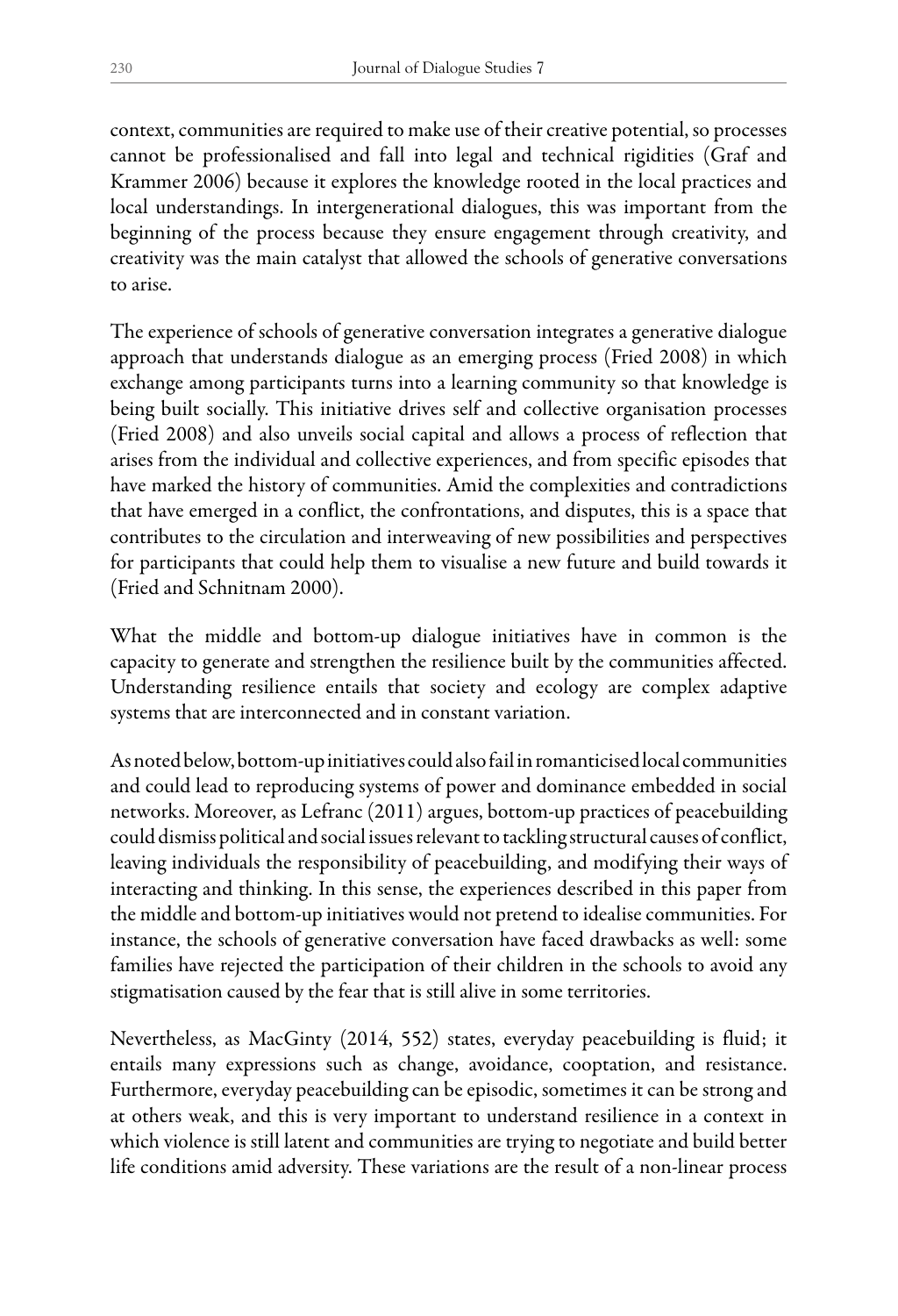into systems that involve several interactions that happen at the same time and cannot be controlled in an equal and homogeneous way.

Walker et al (2006) propose the following attributes as necessary for a society to be resilient:

- Diversity a variety of social (ethnics), political parties, economic models, cultural inclusion.
- Connectivity or modularity the degree of elements in a system is linked.
- Reserves a system is necessary to acknowledge slow variables to control predictable variables or feedback associated with thresholds.
- Tight feedbacks the ability to respond properly and on time to feedback.
- Governance the redundancy in governance structures need to be addressed.
- Social capital the building of trust and balance networks.
- Innovation the capacity to encourage change and novelty into a system.
- Fairness and equity foster equality in the system.

These attributes are relevant to understanding the potential vulnerabilities that the system can endure and how intervention must be addressed to transform and recover from shocks.

Relationships and everyday practices increase resilience in the local context. Despite violent conflicts, individuals are capable of transforming their daily lives and building a pacific coexistence.

This scenario saw the emergence of the term 'transformability/ as 'the capacity to create a fundamentally new system when ecological, economic, or social (including political) conditions make the existing system untenable. Transformability means defining and creating new stability landscapes by introducing new components and ways of making a living, thereby changing the state of variables, and often the scale, that defines the system' (Walker, Holling, Carpenter, and Kinzig 2004).

Furthermore, these two initiatives reflect the extent to which dialogue can lead to an awakened or strengthened agency. According to Giddens (1984), agency is the capacity of individuals to make choices within a specific context. For him, this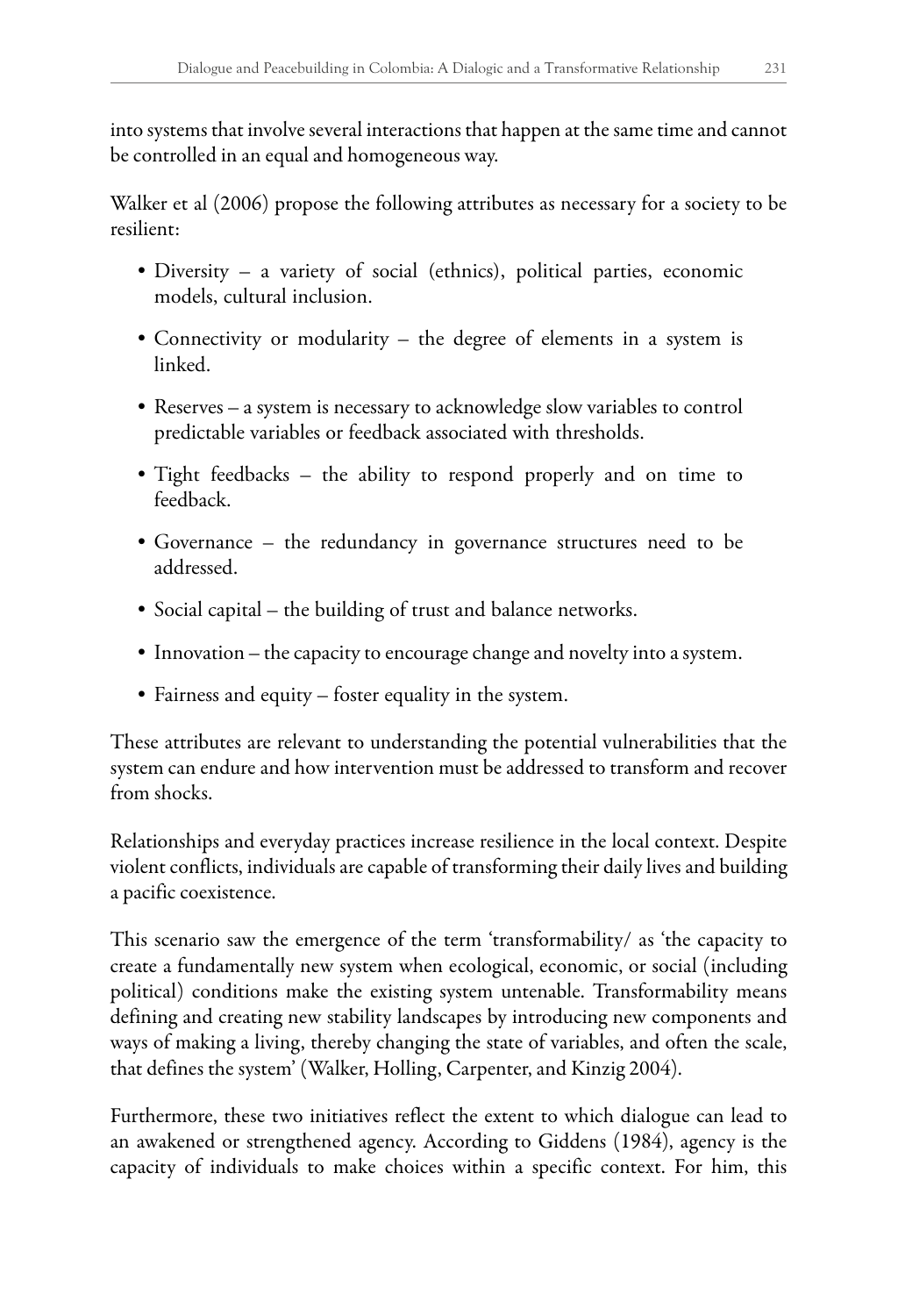capability involves the power of resisting or embracing the structures (1984, 9-17). The victims of the second encounter effectively manifested that this encounter was part of the path of resistance that they had been paving. Likewise, in the last initiative, the dialogue was also the main resource that awoke agency in youth, teachers, and parents to generate a social mobilisation towards peace when faced with adversity and fear.

## **Conclusion**

This paper examined three dialogue-based initiatives through the top-down, middle and bottom-up approach. These experiences show the extent to which dialogue can contribute to creating change in conflict-affected societies. Change is not linear: it is wrapped in a complex web of relationships in which interest, prejudices, thoughts, and assumptions coexist. However, dialogue plays a crucial role in bridging people, communities, and societies. As Freire argues, dialogue is a process of learning and understanding. Hence, it is based on a horizontal relationship in which power is neutralised. When dialogue achieves this, people feel that they are being heard and they can raise their voice, so something new is built and a common understanding is shared. In post-conflict societies like Colombia, it is through dialogue, that the perception of distrust as social value needs to be deconstructed.

Dialogues cannot be instrumentalised and be forced by the Institution or by specific interest conversely, promoting dialogues in which shared needs are expressed, trust among the population should emerge organically. Furthermore, this could lead to empowerment, consensus and coordinated action towards a new meaning of peace within the different approaches.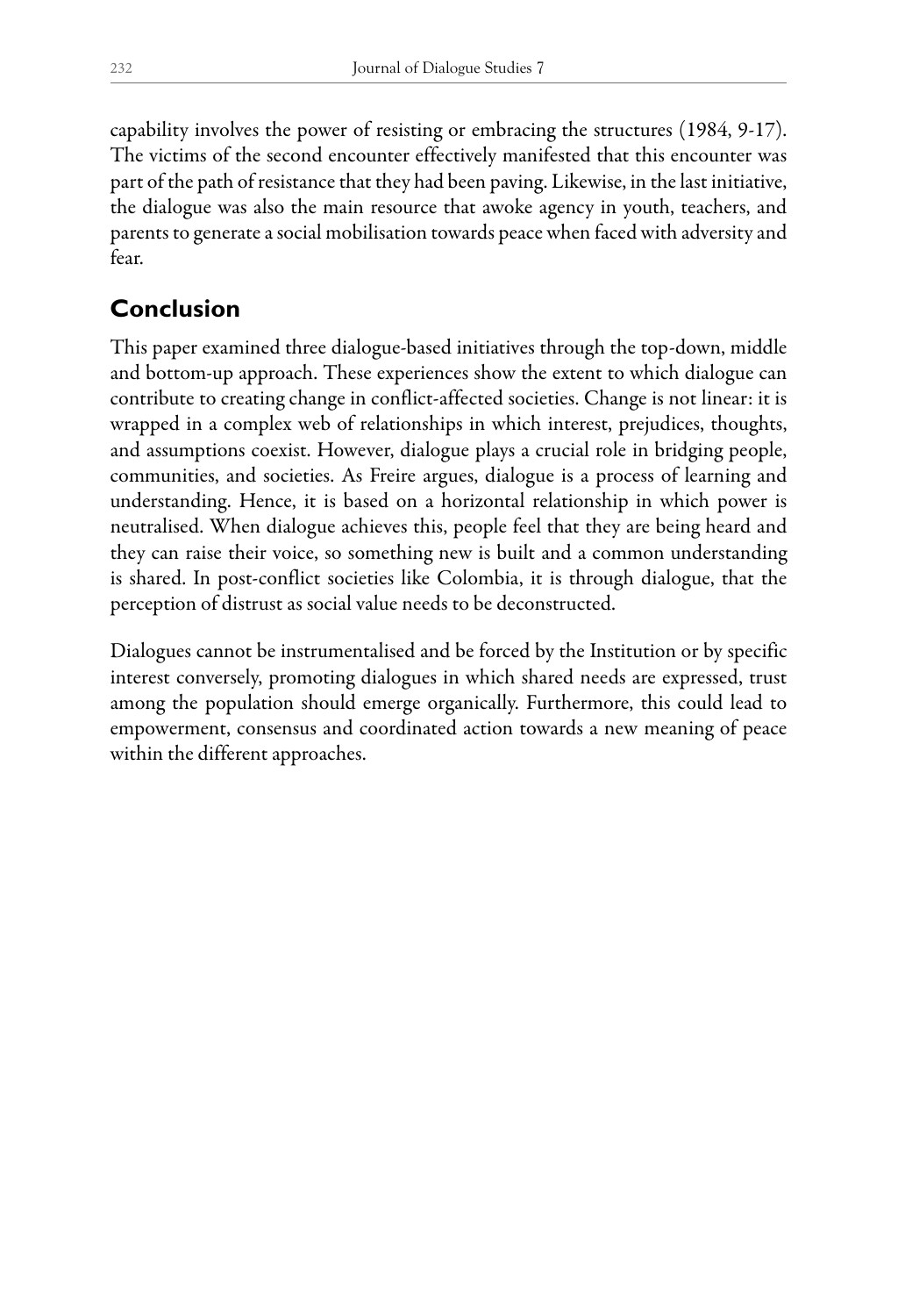#### **Bibliography**

- Berents, H. (2013) From the Margins: Conflict-Affected Young People, Social Exclusion, and an Embodied Everyday Peace in Colombia (Thesis for Doctor of Philosophy). University of Queensland. Australia.
- Bohm, D. (1996) On Dialogue. Abingdon, Oxon: Routledge.
- Bush, R.A.B., and Folger, J.P. (1994) The promise of mediation: Responding to conflict through revalorization and recognition. San Francisco: Jossey-Bass Publishers.
- Comisión de la Verdad. (2019) Diálogos para la No Repetición [online]. Available at: Replace with [https://www.youtube.com/watch?v=r5qHLJTnafw.](https://www.youtube.com/watch?v=r5qHLJTnafw) (Accessed 2 August 2019)
- Comisión de la Verdad. (2019) Mi Cuerpo Dice la Verdad [online]. Available at: Replace with [https://www.youtube.com/watch?v=NlC9txTldFE.](https://www.youtube.com/watch?v=NlC9txTldFE) (Accessed 5 August 2019)
- Freire, P. (2005) Pedagogy of the oppressed. 30th Edition. New York. Continuum.
- Fried, S. (2000) Nuevos paradigmas en la resolución de conflictos. Perspectivas y Prácticas. Buenos Aires-Barcelona-México-Santiago-Montevideo: Granica, 133- 158.
- Fried, S.D. (2008) Diálogos Generativos. En: Diálogos Apreciativos: el construccionismo en acción. País Vasco- Madrid: Instituto Internacional de Sociología Jurídica Oñati- Editorial Dykinson, 17-48.
- Giddens, A. (1984) The Constitution of Society: Outline of the Theory of Structuration. Berkeley: University of California Press.
- Ginty, R. (2014) Everyday peace: Bottom-up and local agency in conflict-affected societies. Security Dialogue, 45(6): 548-564. [online]. Available at [http://www.](http://www.jstor.org/stable/26292931) [jstor.org/stable/26292931](http://www.jstor.org/stable/26292931) (Accessed 25 July 2019).
- Graf, W. and Kramer, G. (2006) Conflict Transformation Through Dialogue: From Lederach´s Rediscovery of the Freire Method to Galtung´s 'Transcend' Approach. Journal Für Entwicklungspolitik. Vol. XXII 3- 2006.
- Kroc Institute for International Studies (2017) Informe sobre el estado efectivo de implementación del acuerdo de paz en Colombia [online]. Available at: [https://](https://kroc.nd.edu/assets/257593/informe_kroc.pdf) [kroc.nd.edu/assets/257593/informe\\_kroc.pdf](https://kroc.nd.edu/assets/257593/informe_kroc.pdf) (Accessed 16 July 2019)
- Kroc Institute for International Studies (2019) Informe 3 del Instituto Kroc Hacía una paz de calidad en Colombia [online]. Available at: [https://kroc.nd.edu/](https://kroc.nd.edu/assets/315919/190408_actualizacio_n_informe_3_instituto_kroc_feb19.pdf) [assets/315919/190408\\_actualizacio\\_n\\_informe\\_3\\_instituto\\_kroc\\_feb19.pdf](https://kroc.nd.edu/assets/315919/190408_actualizacio_n_informe_3_instituto_kroc_feb19.pdf) (Accessed 16 July 2019)
- Lederach, J. P. (2005) The moral imagination: The art and soul of building peace. Oxford: Oxford University Press.
- Lederach, J.P, & Lederach, A.H. (2010) When Bones & Blood Cry Out: Journeys Through the Soundscape of Healing and Reconciliation. Oxford, UK: Oxford University Press.